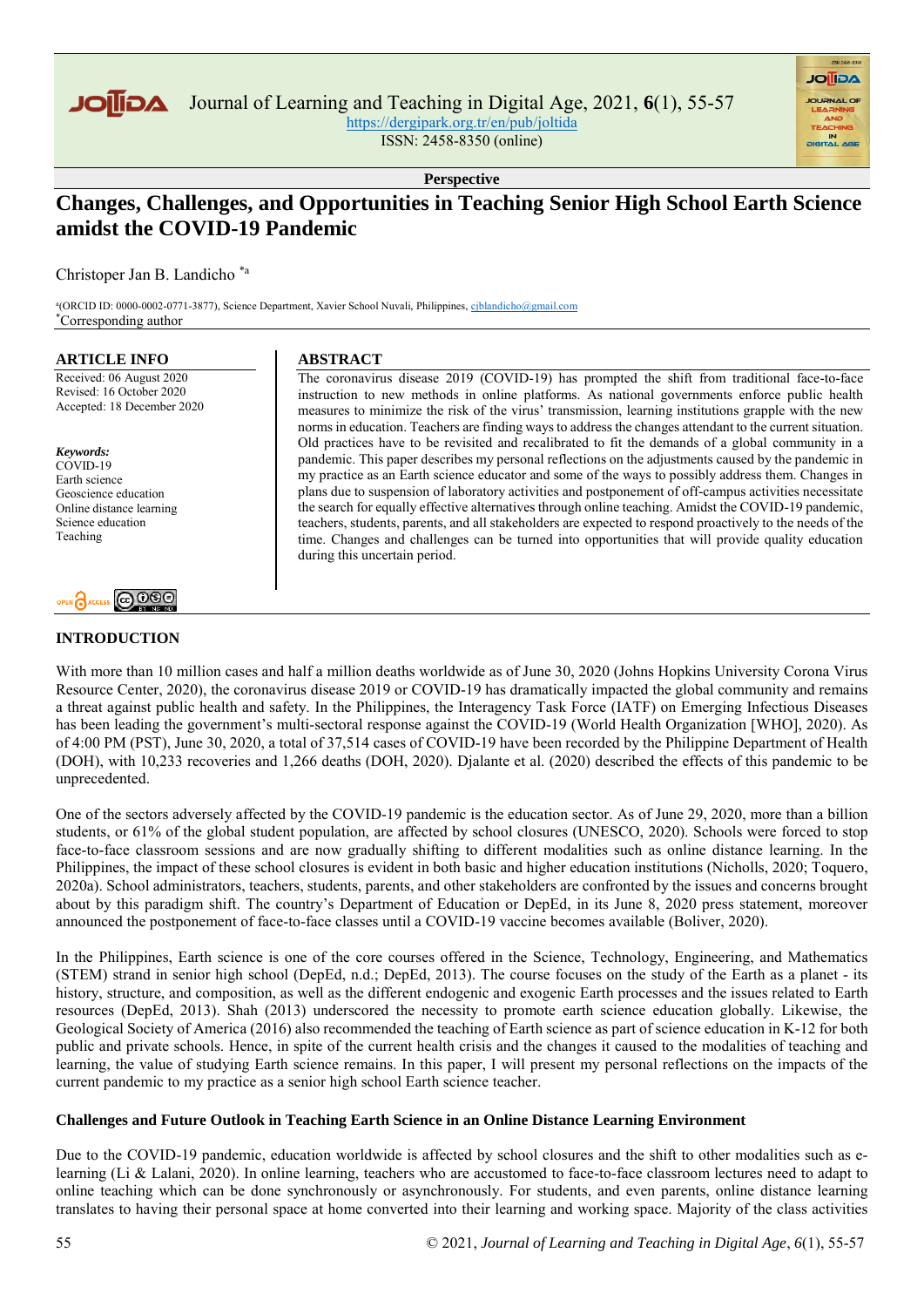will be done online and communication and interaction will happen in platforms such as virtual classrooms, online discussion boards, and videoconferencing. While the participants, the teachers and students, remain the same, the venue is much different from the physical setup they have been used to. Moreover, in an online distance learning setup, both the teachers and students must have the means to engage in these online platforms. These adjustments and concerns are not exclusive to Earth science education alone. Challenges related to online teaching in other fields of science such as biology, chemistry, and physics, and the possible ways to address them and/or learn from them have likewise been noted (Arnaud, 2020; Budrikis, 2020; Guidote, 2020; Herzog & Mawn, 2020; Lansangan, 2020).

In my own Earth science class, one of of the most evident changes prompted by the shift to online distance learning is the absence of laboratory activities where students can examine real rock and mineral samples, collaborate with their classmates on worksheets, and ask questions with their teacher while being engaged in the laboratory exercises. Tools such as globes, maps, and other laboratory instruments cannot be expected to be available in each of the students' households. Move-type examinations in the laboratory can no longer be done as a form of summative assessment as long as school campuses remain closed. In general, assessments have to be designed appropriately for an online setup. Our plans for museum tours and visits to research institutes are likewise put on hold because of travel restrictions and prohibitions on mass gatherings. More practical issues include the limited or intermittent Internet connectivity at times, which raises a more practical concern regarding students' participation in their class activities.

Nevertheless, opportunities are also present in the current context of Earth science teaching. Students will have greater flexibility in terms of pacing their own progress. Online learning offers the opportunity to maximize Internet resources, widens the students' educational opportunities, and is not constrained by place nor time (Gilbert, 2015). Teachers may also emphasize the value of Earth science in daily life as they develop their lessons to fit the students' current realities. For example, as communities remain to stay indoors, students can be asked to reflect on the importance of minerals used in producing gadgets that are now widely used in online work and studies. Students with granite countertops in their kitchens or rocks in their gardens may be asked to observe the individual crystals present in them—their colors, size, shape, and other observable characteristics. Natural resources such as energy and water that are sometimes taken for granted can now be more appreciated during community quarantines.

In terms of instructional tools, online simulations like the PhET Interactive Simulations of the University of Colorado Boulder [\(https://phet.colorado.edu/\)](https://phet.colorado.edu/) and virtual globes like Google Earth and Google Maps are readily available. Synchronous and asynchronous activities can be done with free online applications. For instance, map observations can be done with Google Earth and other applications such as Google Maps and PHIVOLCS FaultFinder (Landicho, 2020). Materials provided by academic organizations (e.g., International Geoscience Education Organisation; [http://www.igeoscied.org/teaching-resources/\)](http://www.igeoscied.org/teaching-resources/), free online lecture notes, online databases (e.g., [https://www.mindat.org](https://www.mindat.org/) for minerals and rocks), and educational videos can further enrich our teaching resources. Other activities like field trips may likewise be substituted by virtual tours through Google Maps, with its threedimensional view option. In addition, faculty development activities, webinars, and professional conversations among Earth science educators may provide opportunities to share best teaching practices during the pandemic. In a paper detailing his own experience of teaching junior high school chemistry online, Lansangan (2020) also noted the value of collaborative actions among teachers, such as sharing of practices and gaining insights from colleagues' experiences, which can motivate them to "deliver quality education by maximizing the available resources in times of emergency remote teaching" (p.30). Finally, if time and resources permit, teachers may also explore the possibility of inviting experts to give a short talk or lecture in their online classes. By doing so, students gain valuable insights from invited scientists and researchers and might even be inspired to pursue careers in the Earth sciences.

#### **CONCLUSION**

The COVID-19 pandemic has drastically affected the global community and pushed educators to revisit their preparedness for online teaching. In my own experience as an Earth science teacher, some of the adjustments in the current context include the absence of laboratory activities, field visits, and other off-campus engagements (e.g., tours), and the shift to online delivery of lessons. With these changes come the challenges that include the redesigning of lessons and assessments, the limitations on technological resources, and the effects of other factors such as decreased social interactions among learners and teachers. Nevertheless, opportunities to explore novel solutions to these challenges are called for. Toquero (2020b) considered this pandemic as a decisive moment for the country's education sector. Indeed, teaching and learning in the COVID-19 and post-COVID-19 periods face unprecedented challenges that require carefully designed responses and efficient solutions. School administrators, teachers, students, and parents must be synergistically involved in delivering lessons through different modalities. Parental support is crucial in the academic success of children and the present overall online learning process (Sarkar, 2020). Curriculum experts and education policymakers are called to reevaluate the readiness of existing education infrastructures to continue even in situations such as the COVID-19 pandemic. To address future emergencies like the current health crisis, school districts should consider the preparation and readiness of students and their families for online learning, the preparation of teachers to adapt to online teaching, and the redesigning of assessments that are compatible with online learning and are equitable (Mabry, 2020). In addition, digital divides should also be closed and addressed (Janssen, 2020).

56 © 2021, *Journal of Learning and Teaching in Digital Age*, *6*(1), 55-57 The suggestions and insights mentioned in this paper are just a few of the many possible ways to maximize the learning experiences of our students while studying in an online learning environment. Readers are also reminded that the author expounded on his perspective as a teacher in an online distance learning setup. This paper does not aim to provide an exhaustive list of classroom